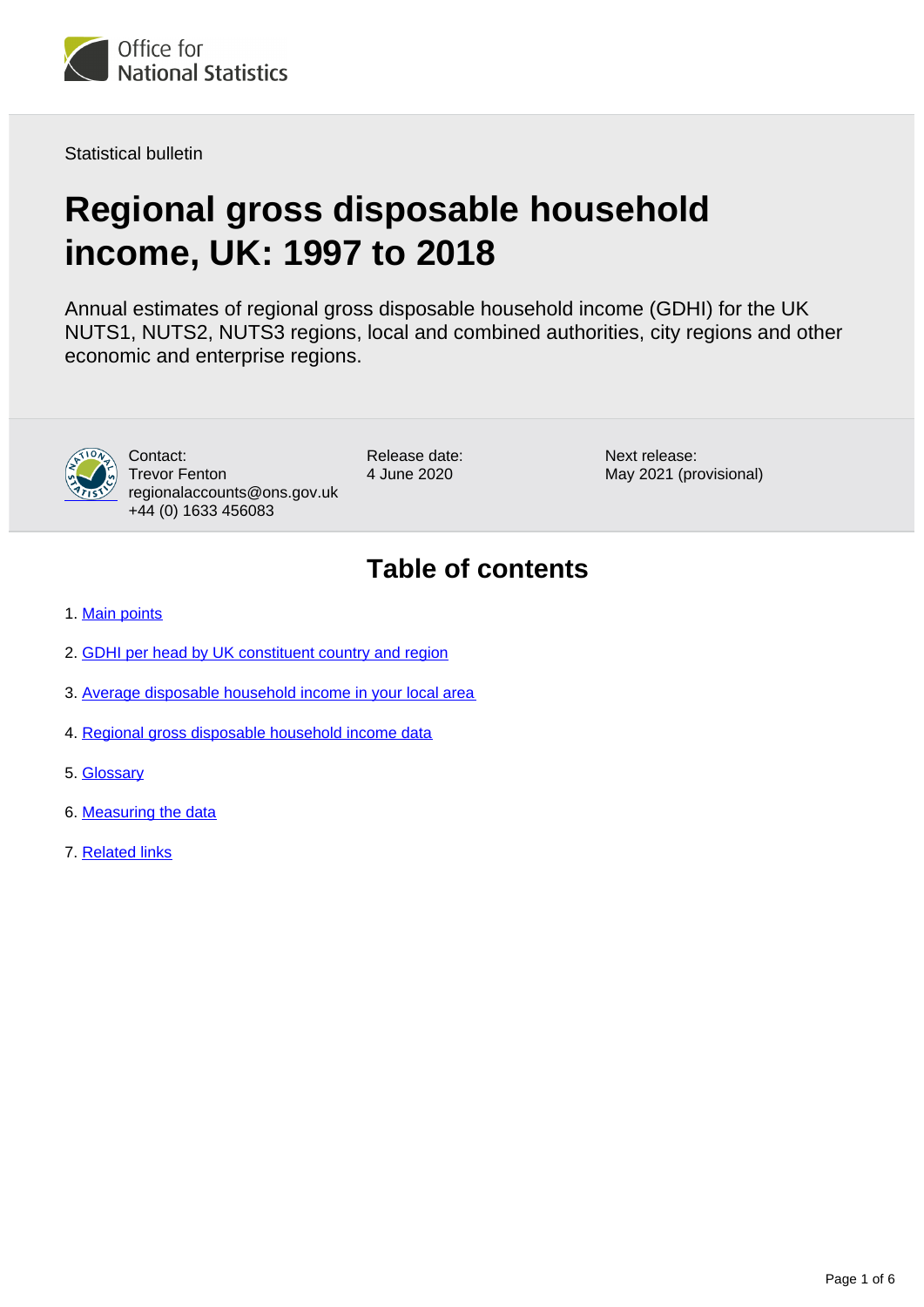# <span id="page-1-0"></span>**1 . Main points**

- In 2018, England was the only country of the UK with a gross disposable household income (GDHI) per head above the UK average.
- In 2018, the growth in GDHI per head in the UK compared with 2017 was 4.6%; Scotland and Northern Ireland exceeded this with 5.1% and 4.7% respectively, while England's growth was the same as the UK and Wales grew by 4.4%.
- Of the countries and regions classified by the [Nomenclature of Units for Territorial Statistics](https://www.ons.gov.uk/methodology/geography/geographicalproducts/namescodesandlookups/namesandcodeslistings/namesandcodesforeurostatgeography) (NUTS1) in 2018, London had the highest GDHI per head where, on average, each person had £29,362 available to spend or save; the North East had the lowest at £16,995, which compares with a UK average of £21,109.
- Between 2017 and 2018, GDHI per head of population increased in all NUTS1 regions; the largest positive percentage increase was in London at 5.2% and the smallest was in the East Midlands at 3.6%.
- In 2018, Kensington and Chelsea and Hammersmith and Fulham was the local area (NUTS3) with the highest GDHI per head (£63,286), nearly three times the UK average; Nottingham had the lowest GDHI per head at £13,138.
- In terms of GDHI per head in 2018, all the top 10 NUTS3 local areas were in London or the South East NUTS1 regions, the top six of which were in London; the bottom 10 local areas were all within the North West, Yorkshire and The Humber, East Midlands, West Midlands, and Northern Ireland regions.

# <span id="page-1-1"></span>**2 . GDHI per head by UK constituent country and region**

UK total gross disposable household income (GDHI) in 2018 was £1,402 billion. Of that, 86.3% was in England, 7.6% was in Scotland, 3.8% was in Wales and Northern Ireland had the lowest share of total GDHI in 2018 at 2.3%.

Table 1 provides an overview of GDHI for the four UK countries and [Nomenclature of Units for Territorial Statistics](https://www.ons.gov.uk/methodology/geography/geographicalproducts/namescodesandlookups/namesandcodeslistings/namesandcodesforeurostatgeography) (NUTS1) regions.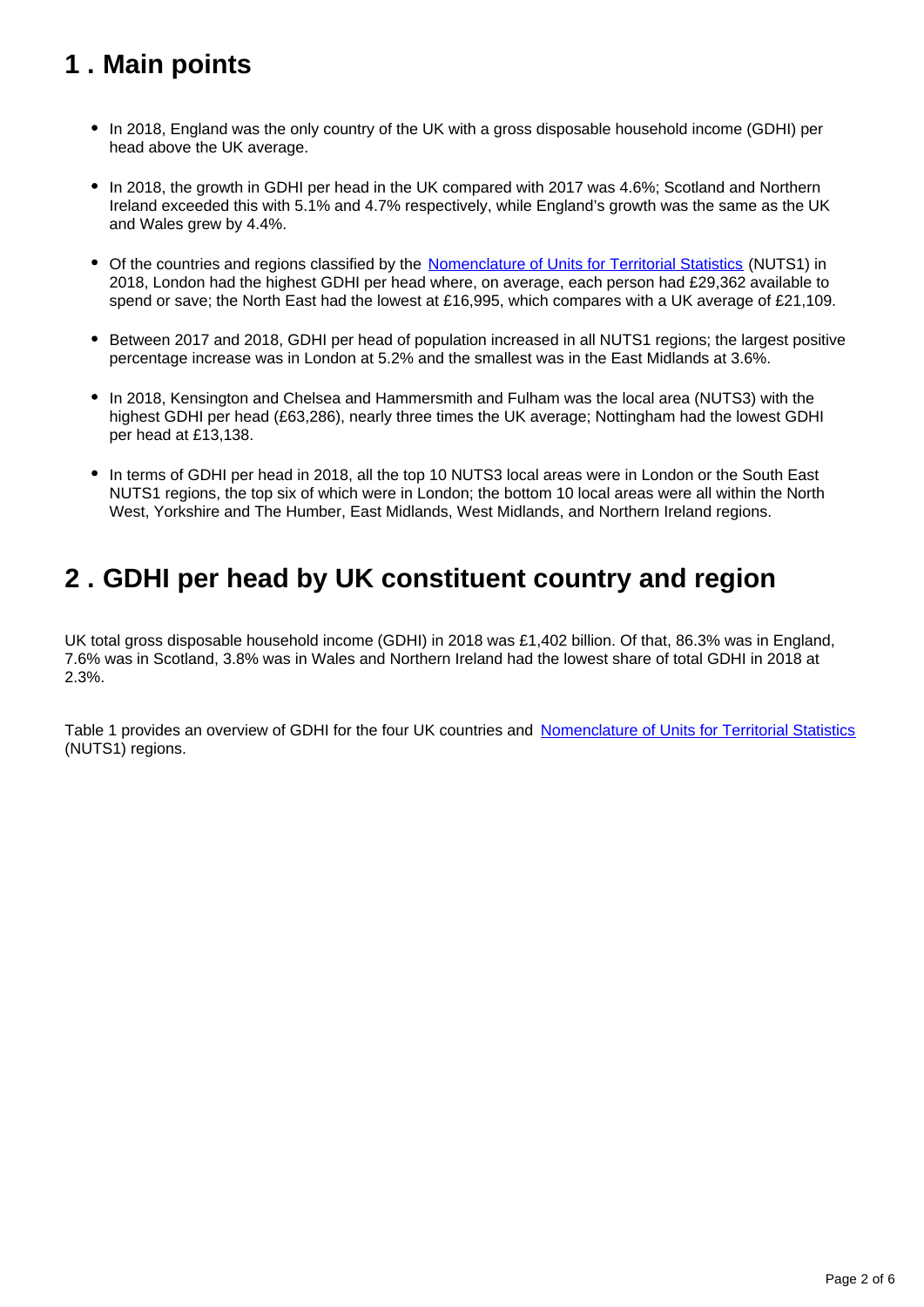Table 1: Gross disposable household income<sup>1</sup>, UK and constituent countries and regions, 2018<sup>2</sup>

| <b>Countries</b><br>and<br>regions of<br>the<br>UK | Population <sup>3</sup> Per | <b>GDHI</b><br>head<br>$(E)^1$ | <b>GDHI</b> per<br>head growth<br>on 2017<br>(percentage) | <b>GDHI</b><br>per head<br>index<br>$(UK=100)$ million) | <b>Total</b><br><b>GDHI</b><br>(£ | <b>Total GDHI</b><br>growth on<br>2017 | Share of<br>the UK<br>population<br>(percentage) (percentage) (percentage) | Share of<br><b>UK</b><br>total GDHI |
|----------------------------------------------------|-----------------------------|--------------------------------|-----------------------------------------------------------|---------------------------------------------------------|-----------------------------------|----------------------------------------|----------------------------------------------------------------------------|-------------------------------------|
| UK                                                 | 66,435,550                  | 21,109 4.6                     |                                                           | 100.0                                                   | 1,402,367 5.3                     |                                        | 100.0                                                                      | 100.0                               |
| England                                            | 55,977,178                  | 21,609 4.6                     |                                                           | 102.4                                                   | 1,209,637 5.3                     |                                        | 84.3                                                                       | 86.3                                |
| North East                                         | 2,657,909                   | 16,995 3.9                     |                                                           | 80.5                                                    | 45,171                            | 4.4                                    | 4.0                                                                        | 3.2                                 |
| North West                                         | 7,292,093                   | 18,362 4.4                     |                                                           | 87.0                                                    | 133,897                           | 4.9                                    | 11.0                                                                       | 9.5                                 |
| Yorkshire<br>and The<br>Humber                     | 5,479,615                   | 17,665 4.5                     |                                                           | 83.7                                                    | 96,796                            | 5.0                                    | 8.2                                                                        | 6.9                                 |
| East<br>Midlands                                   | 4,804,149                   | 18,277 3.6                     |                                                           | 86.6                                                    | 87,804                            | 4.3                                    | 7.2                                                                        | 6.3                                 |
| West<br>Midlands                                   | 5,900,757                   | 18,222 4.7                     |                                                           | 86.3                                                    | 107,526                           | 5.4                                    | 8.9                                                                        | 7.7                                 |
| East of<br>England                                 | 6,201,214                   | 22,205 4.9                     |                                                           | 105.2                                                   | 137,698                           | 5.5                                    | 9.3                                                                        | 9.8                                 |
| London                                             | 8,908,081                   | 29,362 5.2                     |                                                           | 139.1                                                   | 261,562                           | 6.1                                    | 13.4                                                                       | 18.7                                |
| South East                                         | 9,133,625                   | 24,318 4.1                     |                                                           | 115.2                                                   | 222,113                           | 4.7                                    | 13.7                                                                       | 15.8                                |
| South West                                         | 5,599,735                   | 20,907 5.0                     |                                                           | 99.0                                                    | 117,071                           | 5.8                                    | 8.4                                                                        | 8.3                                 |
| Wales                                              | 3,138,631                   | 17,100 4.4                     |                                                           | 81.0                                                    | 53,669                            | 4.8                                    | 4.7                                                                        | 3.8                                 |
| Scotland                                           | 5,438,100                   | 19,572 5.1                     |                                                           | 92.7                                                    | 106,433                           | 5.4                                    | 8.2                                                                        | 7.6                                 |
| Northern<br>Ireland                                | 1,881,641                   | 17,340 4.7                     |                                                           | 82.1                                                    | 32,627                            | 5.3                                    | 2.8                                                                        | 2.3                                 |

Source: Office for National Statistics – Regional gross disposable household income (GDHI)

#### Notes

- 1. Figures may not sum to totals as a result of rounding; per head (£) figures are rounded to the nearest pound sterling. [Back to table](#page-0-0)
- 2. 2018 estimates are provisional. **[Back to table](#page-0-0)**
- 3. Population estimates are sourced from the Population estimates for UK. **[Back to table](#page-0-0)**

Total GDHI estimates in millions of pounds (£ million) are divided by the resident population of a region to give GDHI per head in pounds (£). Per head data take account of the entire resident population of regions, subregions and local areas including both the working population and the economically inactive. GDHI per head are estimates of values for each person, not each household. This can be a useful way of comparing regions of different sizes.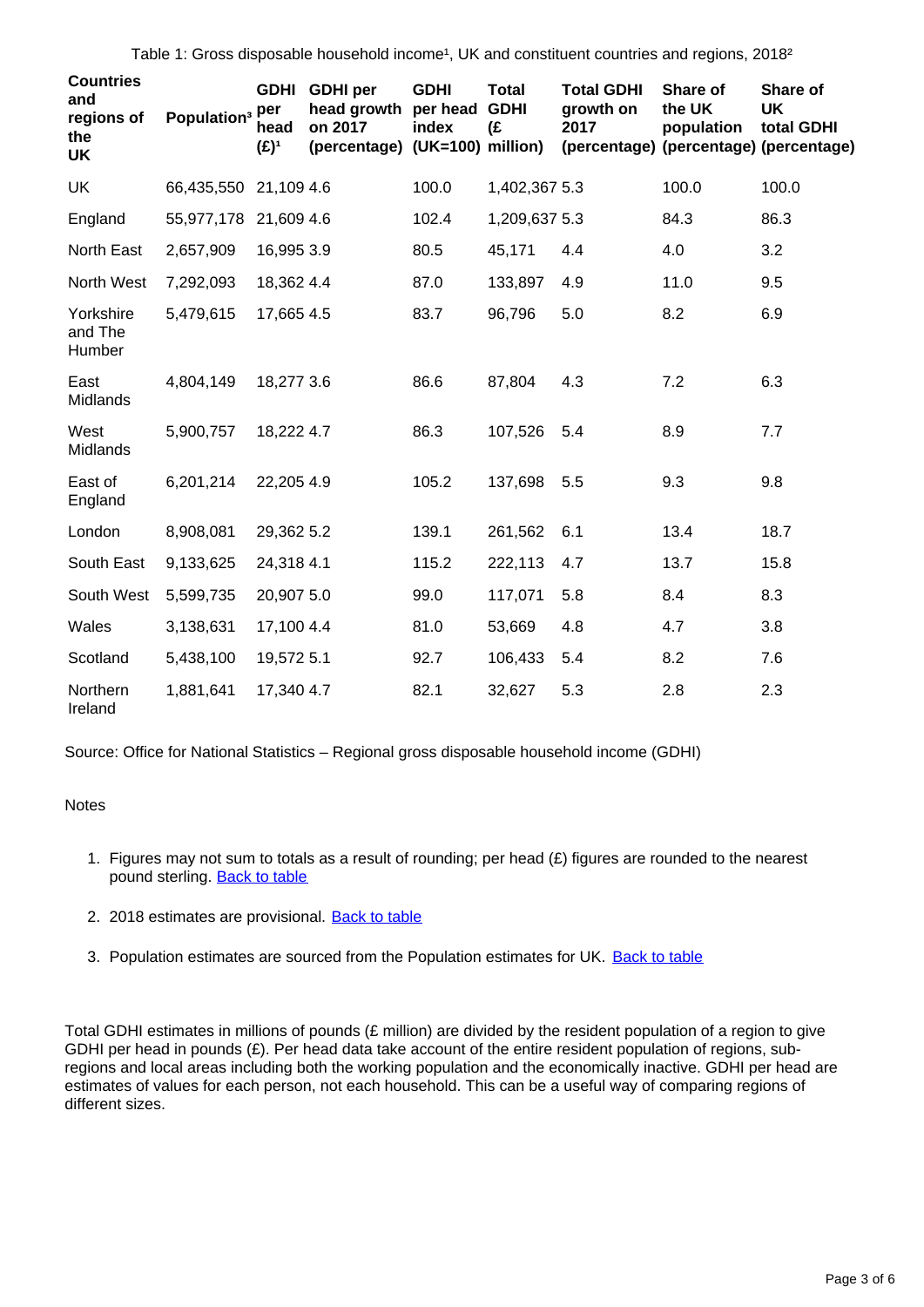### <span id="page-3-0"></span>**3 . Average disposable household income in your local area**

Figure 1 shows how gross disposable household income (GDHI) per head varied across Nomenclature of Units [for Territorial Statistics](https://www.ons.gov.uk/methodology/geography/geographicalproducts/namescodesandlookups/namesandcodeslistings/namesandcodesforeurostatgeography) (NUTS3) local areas in the years 1997 to 2018.

**Figure 1: The NUTS3 area with the highest gross disposable household income (GDHI) per head in 2018 was Kensington and Chelsea and Hammersmith and Fulham.**

**Gross disposable household income (GDHI) per head for NUTS3 local areas, UK, 1997 to 2018**

### <span id="page-3-1"></span>**4 . Regional gross disposable household income data**

[Regional gross disposable household income: all NUTS level regions](https://www.ons.gov.uk/economy/regionalaccounts/grossdisposablehouseholdincome/datasets/regionalgrossdisposablehouseholdincomegdhi) Dataset | Released 4 June 2020 Annual estimates of UK regional gross disposable household income (GDHI) at current prices for NUTS1, NUTS2 and NUTS3.

[Regional gross disposable household income: city regions](https://www.ons.gov.uk/economy/regionalaccounts/grossdisposablehouseholdincome/datasets/regionalgrossdisposablehouseholdincomebycombinedauthorityandcityregionsoftheuk) Dataset | Released 4 June 2020 Annual estimates of UK regional GDHI for combined authorities and city regions.

[Regional gross disposable household income: enterprise regions](https://www.ons.gov.uk/economy/regionalaccounts/grossdisposablehouseholdincome/datasets/regionalgrossdisposablehouseholdincomebyothereconomicandenterpriseregionsoftheuk) Dataset | Released 4 June 2020 Annual estimates of UK regional GDHI for other economic and enterprise regions.

[Regional gross disposable household income: local authorities by NUTS1 region](https://www.ons.gov.uk/economy/regionalaccounts/grossdisposablehouseholdincome/datasets/regionalgrossdisposablehouseholdincomebylocalauthoritiesbynuts1region) Dataset | Released 4 June 2020 Annual estimates of UK regional GDHI for local authorities.

### <span id="page-3-2"></span>**5 . Glossary**

#### **Gross disposable househould income**

Gross disposable household income (GDHI) is the amount of money that all of the individuals in the household sector have available for spending or saving after they have paid direct and indirect taxes and received any direct benefits. GDHI is a concept that is seen to reflect the "material welfare" of the household sector.

### <span id="page-3-3"></span>**6 . Measuring the data**

#### **Geographic levels for gross domestic product estimates**

Estimates in this bulletin are available at four geographic levels, in accordance with the [Nomenclature of Units for](https://www.ons.gov.uk/methodology/geography/geographicalproducts/namescodesandlookups/namesandcodeslistings/namesandcodesforeurostatgeography)  [Territorial Statistics \(NUTS\) classification](https://www.ons.gov.uk/methodology/geography/geographicalproducts/namescodesandlookups/namesandcodeslistings/namesandcodesforeurostatgeography) that came into force on 1 January 2018. Local authority estimates include the changes introduced in April 2019.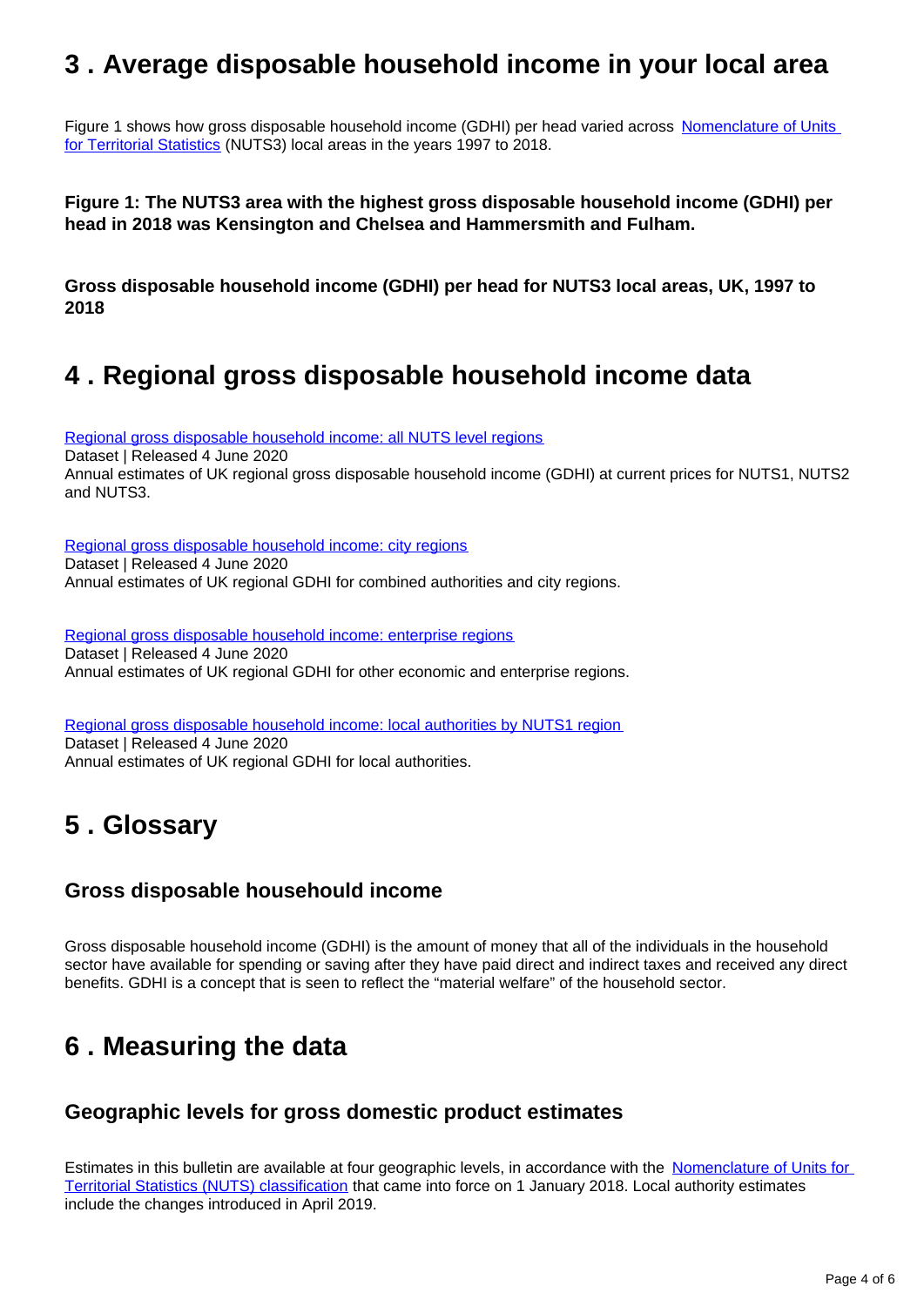### **Methodology**

This year, we have introduced further enhancements to the data and methods we use to break gross disposable household income (GDHI) components down to local authorities. For the first time, we now have data on earnings, Income Tax, and employees' and employers' National Insurance contributions from Pay As You Earn (PAYE) schemes at this level of geography as well as the income of self-employed people from self-assessment records and income from investments and pension schemes from the Survey of Personal Incomes. All of these data have been provided by HM Revenue and Customs (HMRC) and are consistent with the data provided for larger geographic regions. These data allow us to better allocate the primary income components of mixed income, compensation of employees and property income received as well as the secondary components of social contributions and taxes on income and wealth. Together, they represent a significant improvement to the quality of local authority estimates.

Various [guidance and methodology](https://www.ons.gov.uk/economy/regionalaccounts/grossdisposablehouseholdincome/methodologies/regionalaccounts) documents relating to regional GDHI are available. The [regional accounts](https://www.ons.gov.uk/economy/regionalaccounts/grossdisposablehouseholdincome/methodologies/regionalaccountsmethodologyguidejune2019)  [methodology guide](https://www.ons.gov.uk/economy/regionalaccounts/grossdisposablehouseholdincome/methodologies/regionalaccountsmethodologyguidejune2019) provides an overview of the methodology used to compile regional accounts outputs.

More quality and methodology information on strengths, limitations, appropriate uses, and how the data were created is available in the [Regional GDHI QMI.](https://www.ons.gov.uk/economy/regionalaccounts/grossdisposablehouseholdincome/methodologies/regionalgrossdisposablehouseholdincomeqmi)

You can monitor revisions to the published figures over time by looking at the [Regional GDHI revisions triangles.](https://www.ons.gov.uk/economy/regionalaccounts/grossdisposablehouseholdincome/datasets/revisionstrianglesregionalgdhi)

The figures in the accompanying datasets are all in current prices, which include the effect of price inflation, and are consistent with those published in the [UK National Accounts, The Blue Book: 2019.](https://www.ons.gov.uk/economy/grossdomesticproductgdp/compendium/unitedkingdomnationalaccountsthebluebook/2019)